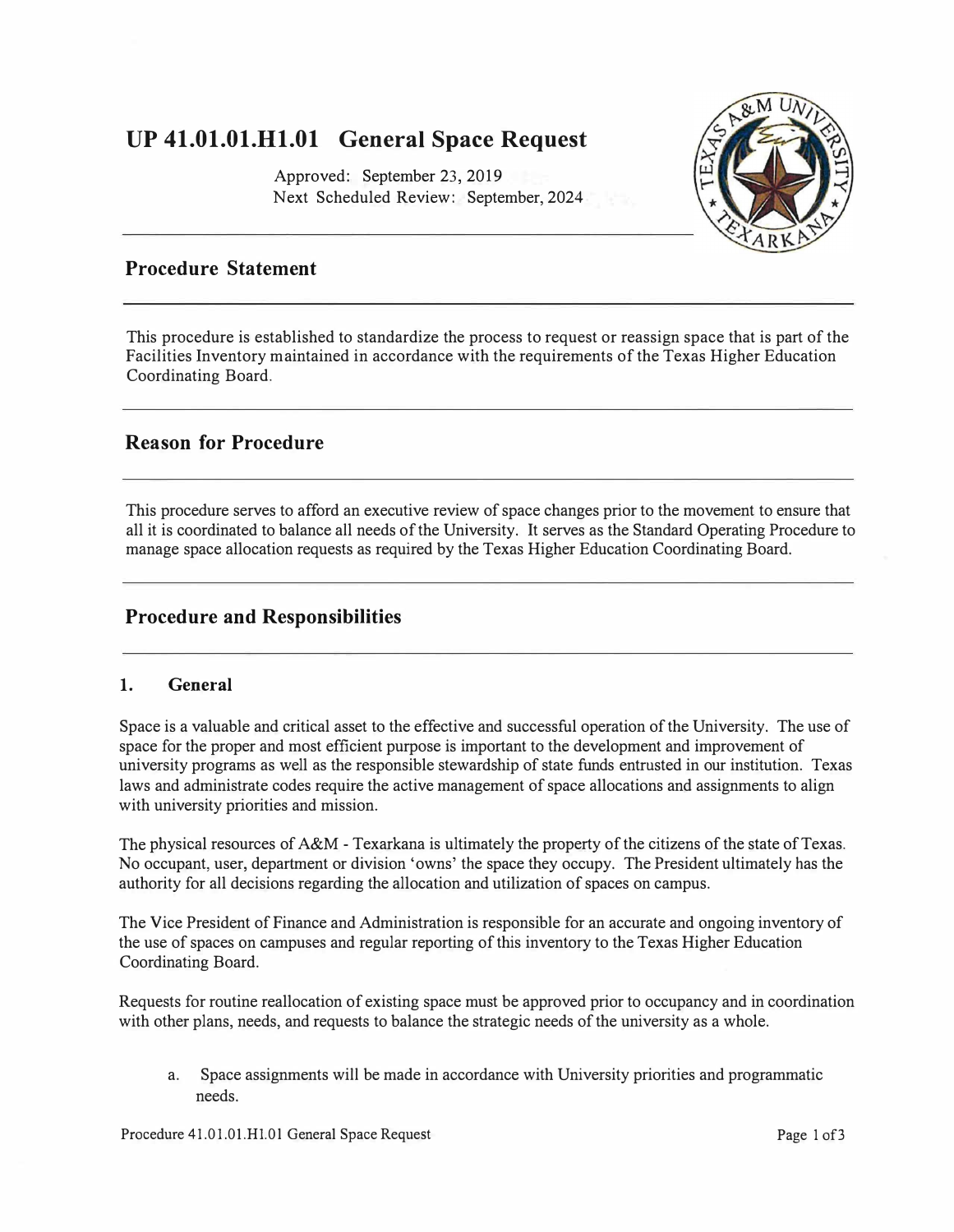- b. When possible, functions and programs will be assigned to spaces and constructed to be consistent with the intended use.
- c. Whenever possible, programs should be assigned to contiguous space.
- d. Costs for expansion, renovation, and moves are normally assumed by the program or unit involved. The University may assist at its discretion.
- e. Space assignments or allocations will not typically be made to address personnel issues.
- f. When a space is vacated as the result of a move, the space reverts to the control of the University for reallocation through the space assignment process.

Upon receipt of approval from the PAC, the VPFA, or delegate, will work with Facilities Inventory Database manager to ensure that the space is accurately coded and inventoried for space utilization reporting purposes.

### **2. Existing Property**

Individuals wishing to request the reallocation of an existing space may submit the request via the FORM to their department/division head for initial approval. This request is then forwarded to the Dean/Director/equivalent, if applicable. Then the request should be reviewed by CIO for verification that needed technical utilities are available before forwarding to their respective Vice President for presentation of the request to the PAC.

The proposal for space shall include the following:

- a. Building, floor and room number of vacant space being requested
- b. Intended use of the space and its proposed occupants
- c. Department account number that will pay for all costs associated with the move
- d. List of equipment to be moved (the movement of personal property will be the responsibility of the person(s) being moved)
- e. List of telephone and/or fax numbers, computers, and related equipment to be moved to the vacated space
- f. Additional requirements, if needed, in the space (data drop, telephone lines, electrical outlets, etc)
- g. What space, if any, will be vacated if the allocation is made
- h. What are negative consequences if request is not granted

### **3. New Property**

During the planning stages of construction or leasing of a property, all area administrators will be given the opportunity to request space in the new property after the decision has been made for the purpose of the facility.

If the new property is a result of a new construction project, the VPFA office will be responsible for facilitating the various phases of the planning and construction processes, including giving the area administrators the opportunity to define and configure the new space to meet their programmatic needs.

### **Related Statutes, Policies, or Requirements**

[System Regulation 41.01 .01](https://policies.tamus.edu/41-01-01.pdf) *Real Property*

[Reporting and Procedures Manual](http://reportcenter.highered.texas.gov/agency-publication/guidelines-manuals/reporting-and-procedures-manual-for-texas-public-universities-fall-2019/) for Texas Public Universities

Appendices to the Reporting and [Procedures Manuals for Texas Universities](http://www.thecb.state.tx.us/DocID/PDF/11538.PDF)

Procedure 41.01.01.H1.01 General Space Request **Page 2of3**